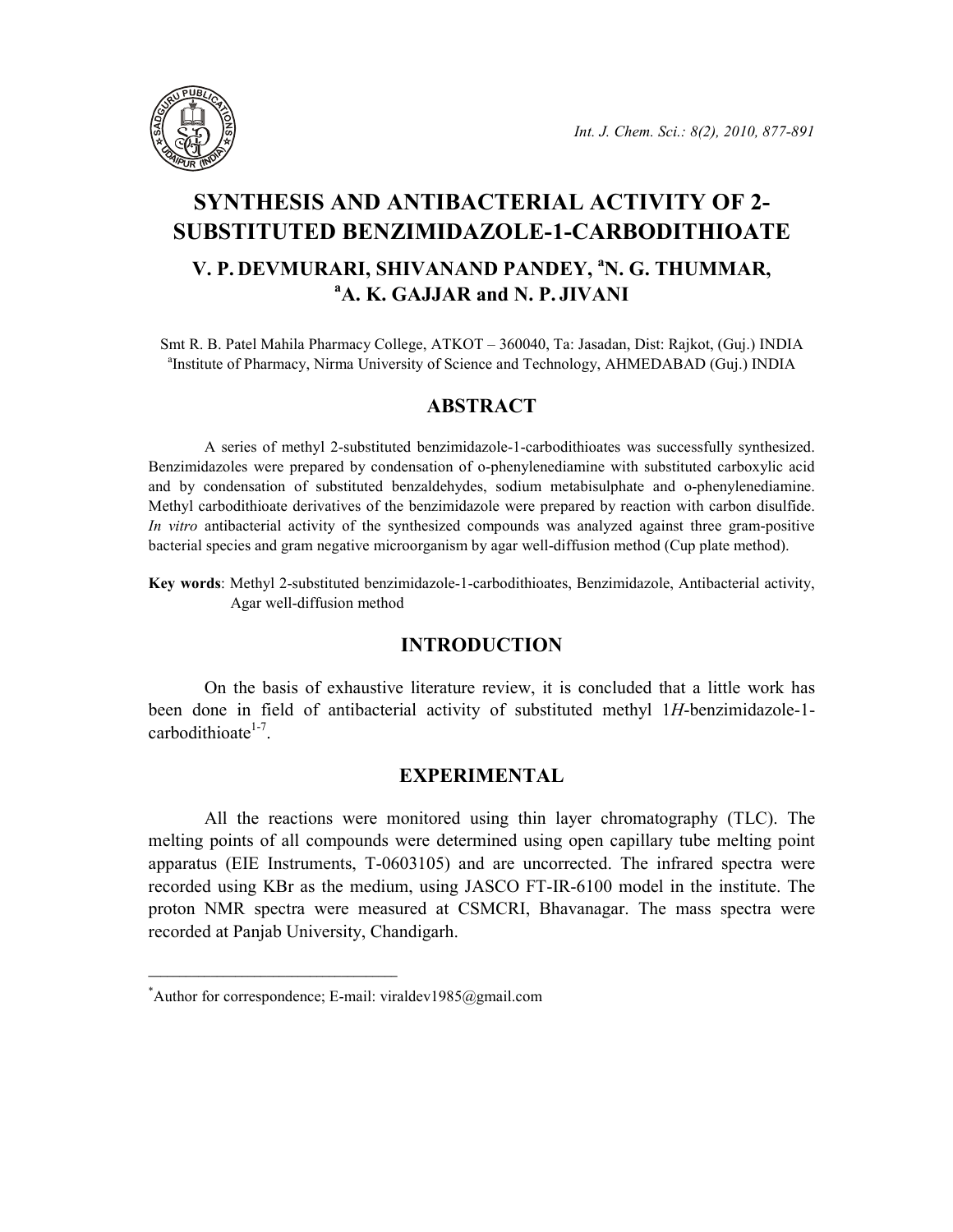878 V. P. Devmurari et al.: Synthesis and Antibacterial....



Methyl 2-substituted benzimidazole-1-carbodithioate







benzaldehyde





o-Phenylenediamine Substituted 2-Substituted phenylbenzimidazole



Methyl 2-substituted benzimidazole-1-carbodithioate

Scheme 2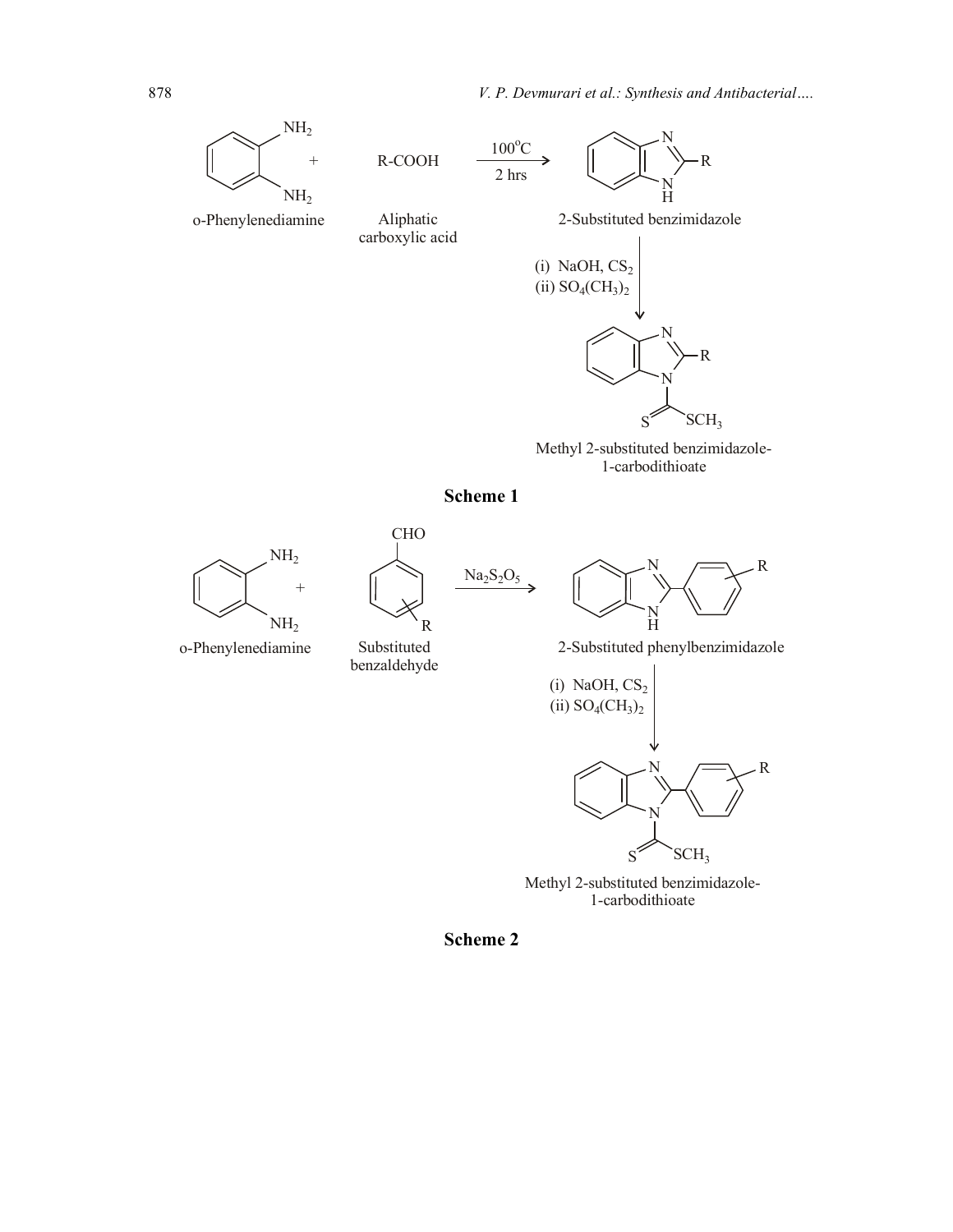#### Synthesis of benzimidazole

#### Method 1 (Procedure for compound 1, 2 & 3)

o-Phenylenediamine (6.0 g, 0.055 mole) and substituted carboxylic acid (5.1 g, 0.111 mole) were placed in a round bottom flask. The mixture was heated on a water bath at 100 ºC for 2 hours. The reaction mixture was cooled and concentrated ammonia solution was added slowly dropwise, with constant stirring, until the mixture was just alkaline to litmus. Crude benzimidazole was filtered off at vacuum pump, washed with ice-cold water, and recrystallized from 10 % v/v aqueous ethanol. Solvent system used for TLC was nhexane : ethyl acetate  $(7:3)$ .

#### Method 2 (Procedure for compound 4 to 13)

Benzaldehyde (5.0 g, 0.047 mole) was added to methanol (50.0 mL) in a beaker and stirred for few minutes. Saturated solution of sodium metabisulfite (10 mL) was added portion wise into this mixture with constant stirring. The mixture was stirred vigorously and more methanol was added. The mixture was kept in a refrigerator over night. The resulting precipitate was filtered and dried properly (yield more than 90-95%).

o-Phenylenediamine (4.1 g, 0.038 mole) was dissolved in DMF (40.0 mL) and benzaldehyde adduct (8.0 g, 0.038 mole) was added into it. The mixture was heated under reflux for 4 hours. The reaction mixture was cooled and poured into cold water. The resulting solid was filtered, dried and recrystallized from ethanol. Solvent system used for TLC was n-hexane : ethyl acetate (7 : 3).

#### Synthesis of methyl carbodithioate derivatives of benzimidazole

Benzimidazole was dissolved in DMSO in 100 mL round bottom flask and this solution was stirred on a magnetic stirrer for 5-10 minutes at room temperature. Carbon disulfide and aqueous sodium hydroxide (20 mole solution) was added dropwise simultaneously over 20-30 minutes and it was further stirred for 1 hour at room temperature. After an hour, dimethyl sulphate was added dropwise to this reaction mixture with stirring at 5-10 °C maintained using ice-bath. It was further stirred for 2-3 hours at 5-10 °C and then poured onto crushed ice with constant stirring. The solid obtained was filtered by vacuum filtration, dried and recrystallized from ethanol.

 The structures of novel synthesized compounds of benzimidazole series were elucidated by IR,  ${}^{1}H$  NMR, and Mass spectroscopic data. The summary of physical data and spectral analysis data of the compound 1 to 13 are shown in Table 2 and 3, respectively.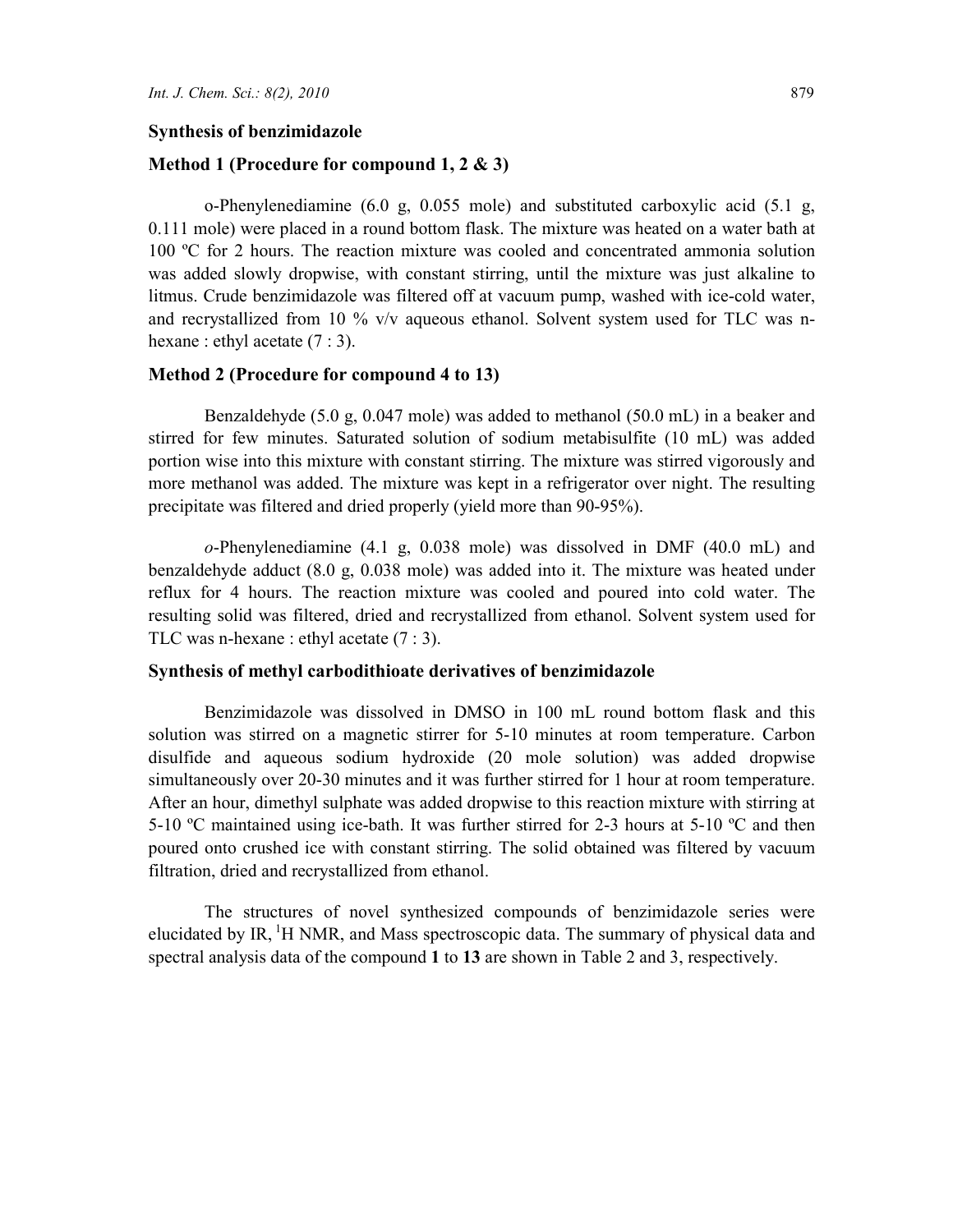|                         |                                             | $S^{\sim}$<br>SCH <sub>3</sub> |             |           |             |  |
|-------------------------|---------------------------------------------|--------------------------------|-------------|-----------|-------------|--|
| Compd.                  | $\bf R$                                     | Molecular formula              | <b>MASS</b> | M.P. (°C) | $R_{\rm f}$ |  |
| 1                       | -H                                          | $C_9H_8N_2S_2$                 | 208.29      | 58        | 0.86        |  |
| $\mathbf{2}$            | $-CH3$                                      | $C_{10}H_{10}N_2S_2$           | 222.41      | 266       | 0.76        |  |
| 3                       | $-CH2-Ph$                                   | $C_{16}H_{14}N_2S_2$           | 298.40      | 159       | 0.70        |  |
| $\overline{\mathbf{4}}$ | $-Ph$                                       | $C_{15}H_{12}N_2S_2$           | 284.32      | 260       | 0.59        |  |
| 5                       | $-4'$ -N(CH <sub>3</sub> ) <sub>2</sub> -Ph | $C_{17}H_{17}N_3S_2$           | 327.44      | 270       | 0.52        |  |
| 6                       | $-3'$ -OCH <sub>3</sub> -Ph                 | $C_{16}H_{14}N_2OS_2$          | 314.4       | 216       | 0.79        |  |
| 7                       | $-3',4'-(OCH_3)_2-Ph$                       | $C_{17}H_{16}N_2O_2S_2$        | 344.42      | 205       | 0.67        |  |
| 8                       | $-2'$ -Cl-Ph                                | $C_{15}H_{11}N_2S_2Cl$         | 318.82      | 212       | 0.4         |  |
| 9                       | $-3'$ -Cl-Ph                                | $C_{15}H_{11}N_2S_2Cl$         | 318.82      | 220       | 0.46        |  |
| 10                      | $-4'$ -Cl-Ph                                | $C_{15}H_{11}N_2S_2Cl$         | 318.82      | 257       | 0.81        |  |
| 11                      | $-2'$ -NO <sub>2</sub> -Ph                  | $C_{15}H_{11}N_3O_2S_2$        | 329.37      | 263       | 0.62        |  |
| 12                      | $-3'$ -NO <sub>2</sub> -Ph                  | $C_{15}H_{11}N_3O_2S_2$        | 329.37      | 167       | 0.73        |  |
| 13                      | $-4'$ -NO <sub>2</sub> -Ph                  | $C_{15}H_{11}N_3O_2S_2$        | 329.37      | 257       | 0.55        |  |

N

 $-R$ 

N

Table 1: Structure and physical data of the synthesized compounds

## Table 2: Spectroscopic data of the synthesized compounds

| Compd. | IR Data                                                                                                                                                                                                                              |
|--------|--------------------------------------------------------------------------------------------------------------------------------------------------------------------------------------------------------------------------------------|
|        | IR (KBr, cm <sup>-1</sup> ): 3092 (aromatic C-H stretching), 1603 & 1510 (C=C aromatic<br>stretching), 1365 (C-H bending of methyl carbodithioate group), 1287 (C-N<br>stretching), $1054$ (C=S stretching) and 766 (C-S stretching) |
| 2      | 3193, 1579 & 1489, 1372, 1231, 1013 and 682                                                                                                                                                                                          |

Cont…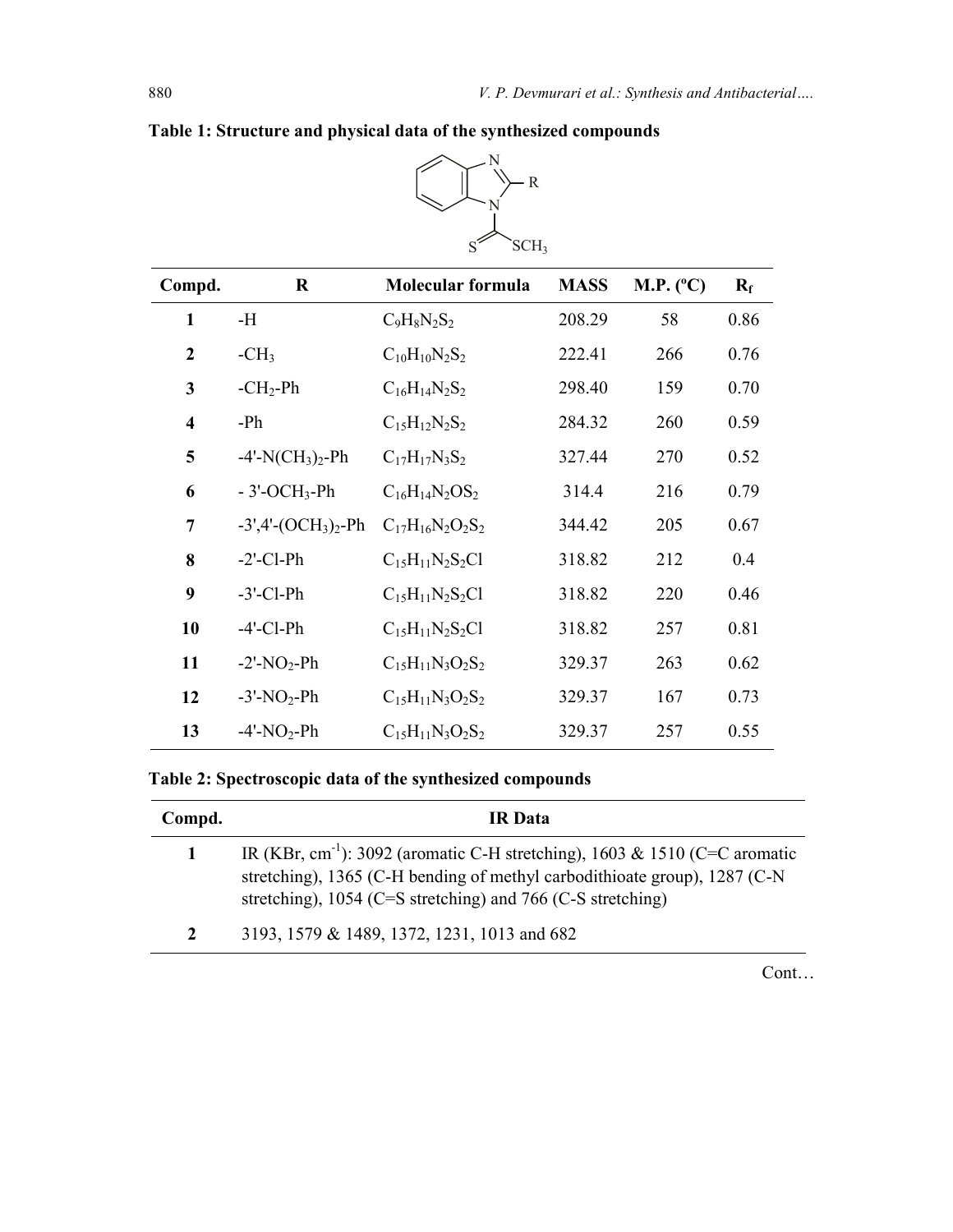| Compds                  | <b>IR</b> Data                                                                                                                                                                                                            |
|-------------------------|---------------------------------------------------------------------------------------------------------------------------------------------------------------------------------------------------------------------------|
| 3                       | 3079, 3018, 1588 & 1488, 1363, 1223, 1012, 725 and 694                                                                                                                                                                    |
| $\overline{\mathbf{4}}$ | 3047, 1590 & 1495, 1374, 1227, 1006, 764 and 658                                                                                                                                                                          |
| 5                       | 3075, 1614 & 1504, 1398, 1225, 1011, 804 and 731                                                                                                                                                                          |
| 6                       | 3060, 1592 & 1481, 1322, 1288, 1233, 1110, 809 and 787                                                                                                                                                                    |
| $\overline{7}$          | 3018, 1608 & 1504, 1387, 1256, 1228, 1027 and 767                                                                                                                                                                         |
|                         | Mass (ESI-MS) $(m/z$ [M+1], %): 345.17, 50 %                                                                                                                                                                              |
|                         | <sup>1</sup> H NMR (DMSO- $d_6$ , $\delta$ , ppm): 3.84 (s, 3H, OCH <sub>3</sub> at C <sub>4</sub> ), 3.89 (s, 3H, OCH <sub>3</sub><br>at $C_3$ ), 7.12-7.78 (m, 7H, aromatic protons), 12.75 (s, 3H, SCH <sub>3</sub> ). |
| 8                       | 3047, 1591 & 1489, 1401, 1232, 1035, 810, 742 and 732                                                                                                                                                                     |
| 9                       | 3047, 1604 & 1488, 1412, 1228, 1114, 796, 798 and 677                                                                                                                                                                     |
| 10                      | 3052, 1603 & 1449, 1365, 1226, 1040, 829, 745 and 729                                                                                                                                                                     |
| 11                      | 3025, 1608 & 1504, 1554, 1368, 1349, 1241, 1016, 808 and 756                                                                                                                                                              |
| 12                      | 3059, 1624 & 1501, 1522, 1387, 1349, 1228, 1071, 791 and 706                                                                                                                                                              |
| 13                      | 2999, 1604 & 1524, 1517 1399, 1339, 1227, 1011, 852 and 709                                                                                                                                                               |

## RESULTS AND DISCUSSION

In vitro antibacterial activity of the synthesized compounds was analyzed against three gram-positive bacterial species [Staphylococcus aureus (MTCC 737), Enterococcus faecalis (MTCC 439) and Bacillus cereus (MTCC 430)] and three gram-negative bacterial species [Escherichia coli (MTCC 1687), Pseudomonas aeruginosa (MTCC 2642) and Klebsiella pneumoniae (MTCC 109)] by agar well-diffusion method (Cup plate method).<sup>8,9</sup> Four serial dilutions yielding concentrations of 700, 500, 300 and 100 mg per well for the all 13 synthesized compounds were used. Ciprofloxacin was used as a standard reference. DMF was used as a control, which did not exhibit any inhibition. The petri dishes were incubated at  $37 \pm 1$  °C for 24 hrs. The diameter of zone of inhibition produced by each compound was measured in millimeter using Antibiotic Zone Reader (Hally Instruments) and the results are presented in Table 3 and in Figs. 1 to 6. The antibacterial activity was determined in triplicate $10-14$ .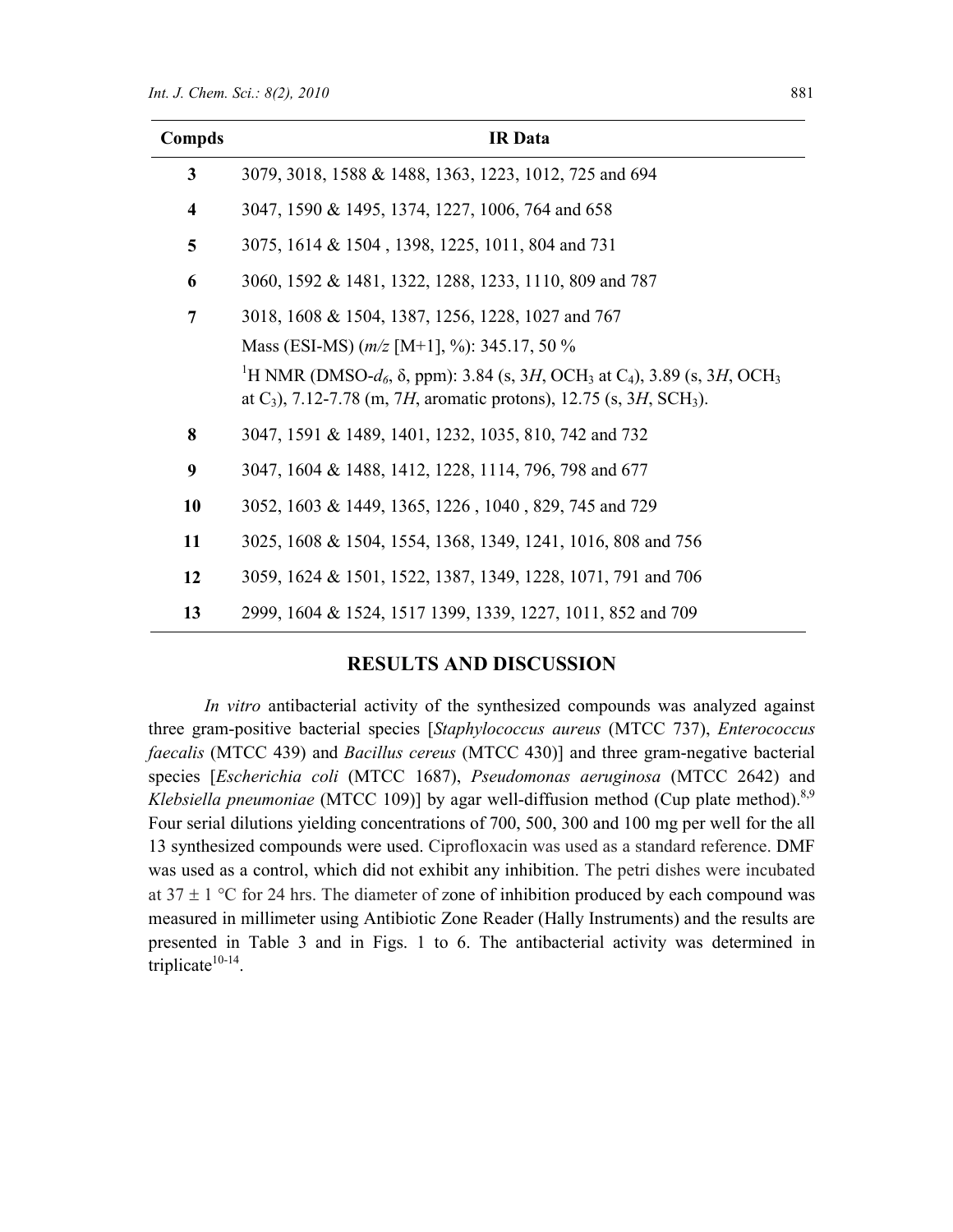|                |                |                                                                                                                                                                                                                                                                                  |                    | Zone of inhibition (mm) of the Synthesized compounds |                    |                     |                              |                    |                    |                        |                    |                    |
|----------------|----------------|----------------------------------------------------------------------------------------------------------------------------------------------------------------------------------------------------------------------------------------------------------------------------------|--------------------|------------------------------------------------------|--------------------|---------------------|------------------------------|--------------------|--------------------|------------------------|--------------------|--------------------|
|                |                | <b>Escherichia coli</b>                                                                                                                                                                                                                                                          |                    |                                                      |                    |                     | <b>Enterococcus faecalis</b> |                    |                    | Pseudomonas aeruginosa |                    |                    |
| <b>CINLIAD</b> |                |                                                                                                                                                                                                                                                                                  | llaw/ari<br>300    | $\rm Mg/well$<br>100                                 | ug/well<br>700     | $\mu$ g/well<br>500 | ug/well<br>300               | ug/well<br>100     | llew/arl<br>700    | ug/well<br>500         | ug/well<br>300     | ll9wgu<br>100      |
|                |                |                                                                                                                                                                                                                                                                                  | $43.0 \pm$<br>0.25 | $42.4 \pm$<br>0.15                                   | $35.1 \pm$<br>0.10 | $30.2 \pm$<br>0.15  | $29.8 \pm$<br>0.10           | $28.3 \pm$<br>0.21 | $44.4 \pm$<br>0.21 | $44.2 \pm$<br>0.21     | $43.9 \pm$<br>0.10 | $43.2 \pm$<br>0.15 |
|                |                | 700 500<br>$\mu$ g/well $\mu$ g/well<br>$44.2 \pm 44.5 \pm 0.10$<br>$10.8 \pm 10.2 \pm 0.15$<br>$0.15$ 0.15<br>$0.15$ 0.15<br>$3.2 \pm 2.1$<br>$5.2$<br>$0.5$ 0.25<br>$5.2$<br>$0.5$<br>$0.66$ 6.0 $\pm 5.2$<br>$0.15$<br>$0.2$<br>$0.15$<br>$0.3$<br>$0.06$<br>$0.15$<br>$0.15$ | $8.1 \pm$<br>0.21  | $4.1 \pm$<br>0.21                                    | $22.8 \pm$<br>0.10 | $22.6 \pm$<br>0.10  | $18.8 \pm$<br>1.24           | $14.4 \pm$<br>0.32 | $22.3 \pm$<br>0.21 | $20.0 \pm$<br>0.38     | $10.3 \pm$<br>0.15 | $4.1 \pm$<br>0.15  |
|                |                | 10.2 ±<br>0.15<br>0.15<br>0.15<br>5.7 ±<br>6.3 ±<br>6.0 ±<br>6.0 ±<br>6.15<br>6.15                                                                                                                                                                                               | $0.0 +$<br>0.00    | $0.0 \pm$<br>$0.00\,$                                | $10.2 \pm$<br>0.15 | $8.4 \pm$<br>0.10   | $\frac{+}{3}$<br>0.15        | $4.5 \pm$<br>0.10  | $2.7 \pm 0.17$     | $2.2 \pm$<br>0.15      | $0.0 \pm$<br>0.00  | $0.0 \pm$<br>0.00  |
|                |                |                                                                                                                                                                                                                                                                                  | $5.1 \pm 0.10$     | $1.9 \pm$<br>$0.06$                                  | $8.4 \pm$<br>0.15  | $6.7 \pm$<br>0.17   | $6.3 \pm$<br>0.10            | $4.1 \pm$<br>0.12  | $1.3 \pm 0.10$     | $\frac{+}{-}$<br>0.23  | $0.0 \pm$<br>0.00  | $0.0 +$<br>0.00    |
|                |                |                                                                                                                                                                                                                                                                                  | $6.0 \pm$<br>0.15  | $4.2 \pm$<br>0.15                                    | $6.8 \pm$<br>0.06  | $6.2 \pm$<br>0.20   | $5.7 \pm$<br>0.10            | $4.1 \pm$<br>0.12  | $3.4 \pm$<br>0.15  | $1.2 \pm$<br>0.15      | $0.0 +$<br>0.00    | $0.0 +$<br>0.00    |
|                |                |                                                                                                                                                                                                                                                                                  | $4.8 \pm$<br>0.10  | $0.31 \pm$<br>$4.3 \pm$                              | $7.7 \pm$<br>0.06  | $6.5 \pm$<br>0.10   | $6.2 \pm$<br>0.06            | $5.5 \pm$<br>0.10  | $5.8 \pm$<br>0.06  | $4.2 \pm$<br>0.21      | $2.1 \pm$<br>0.10  | $0.0 +$<br>0.00    |
| ৩              | $4.8 \pm 0.15$ |                                                                                                                                                                                                                                                                                  | $3.4 \pm$<br>0.20  | $2.8 \pm$<br>0.20                                    | $6.5 \pm$<br>0.10  | $6.1 \pm$<br>0.10   | $4.2 \pm$<br>0.00            | $4.0 \pm$<br>0.00  | $4.4 \pm$<br>0.15  | $4.3 \pm$<br>0.17      | $2.2 \pm$<br>0.21  | $0.0 \pm$<br>0.00  |
|                |                |                                                                                                                                                                                                                                                                                  |                    |                                                      |                    |                     |                              |                    |                    |                        |                    | Cont               |

Table 3: Zone of inhibition of the synthesized commoning against selected bacterium species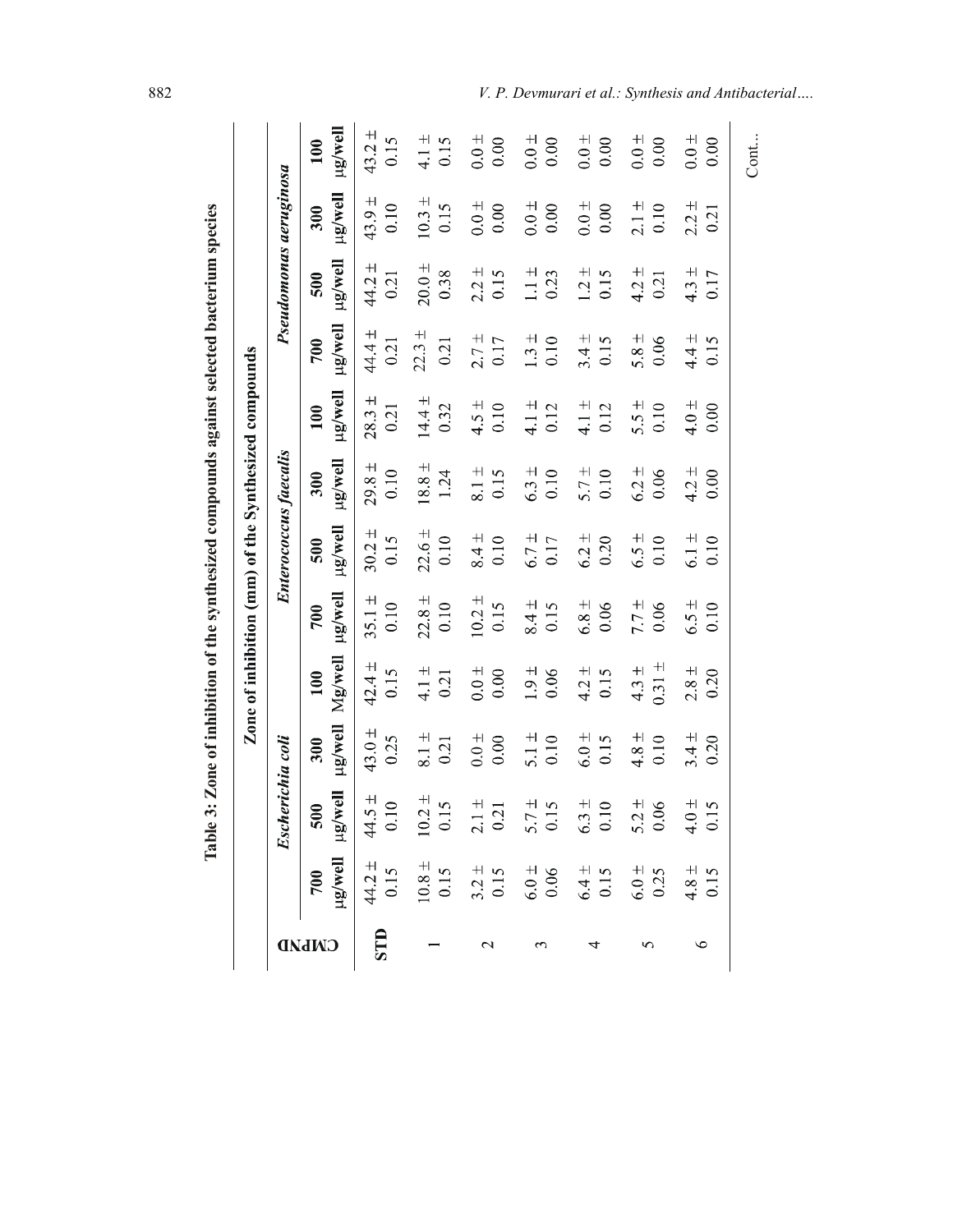|                |                     |                   |                     |                     |                     | Zone of inhibition (mm) of the synthesized compounds |                     |                     |                     |                     |                        |                     |
|----------------|---------------------|-------------------|---------------------|---------------------|---------------------|------------------------------------------------------|---------------------|---------------------|---------------------|---------------------|------------------------|---------------------|
|                |                     | Escherichia coli  |                     |                     |                     | Enterococcus faecalis                                |                     |                     |                     |                     | Pseudomonas aeruginosa |                     |
| <b>CINLIAD</b> | $\mu$ g/well<br>700 | $\frac{500}{150}$ | $\mu$ g/well<br>300 | $\mu$ g/well<br>100 | $\mu$ g well<br>700 | $\mu$ g/well<br>500                                  | $\mu$ g/well<br>300 | $\mu$ g/well<br>100 | $\mu$ g well<br>700 | $\mu$ g/well<br>500 | µg/well<br>300         | $\mu$ g/well<br>100 |
|                | $8.8 \pm$<br>0.15   | $8.2 \pm 0.15$    | $6.0 \pm$<br>0.25   | $2.1 \pm$<br>0.15   | $8.2 \pm$<br>0.20   | $6.2 \pm$<br>0.15                                    | $5.6 \pm$<br>0.31   | $4.2 \pm$<br>0.15   | $6.2 \pm$<br>0.26   | $4.8 \pm$<br>0.06   | $3.9 \pm$<br>0.15      | $2.2 \pm$<br>0.26   |
|                | $7.2 \pm 0.10$      | $6.3 \pm 0.15$    | $6.1 \pm$<br>0.21   | $0.0 +$<br>0.00     | $4.5 \pm$<br>0.10   | $4.2 \pm$<br>0.15                                    | $0.0 +$<br>0.00     | $0.0 +$<br>0.00     | $8.2 \pm$<br>0.25   | $4.6 \pm$<br>0.25   | $2.2 \pm$<br>0.25      | $2.2 +$<br>0.21     |
|                | $6.6 \pm 0.21$      | $6.1 \pm 0.10$    | $6.1 \pm$<br>0.10   | $4.2 \pm$<br>0.20   | $6.2 \pm$<br>0.21   | $4.9 \pm$<br>0.15                                    | $4.8 \pm$<br>0.10   | $17.3 \pm$<br>0.49  | $4.8 \pm$<br>0.10   | $4.1 \pm$<br>0.15   | $1.1 \pm$<br>0.12      | 0.00<br>0.0         |
| $\mathbf{10}$  | $4.7 +$<br>0.12     | $4.0 +$<br>0.15   | $3.7 \pm$<br>0.40   | $0.0 +$<br>0.00     | $1.6 \pm$<br>0.15   | $0.0 \pm$<br>0.00                                    | $0.0 +$<br>0.00     | $0.0 +$<br>0.00     | $4.3 \pm$<br>0.25   | $1.7 \pm$<br>0.10   | $1.1 \pm$<br>0.15      | $0.0 \pm$<br>0.00   |
| $\blacksquare$ | $5.2 \pm 0.15$      | $4.5 \pm 0.12$    | $2.2 \pm$<br>0.15   | $0.0 +$<br>0.00     | $6.5 \pm$<br>0.10   | $6.3 \pm$<br>0.15                                    | $4.7 \pm$<br>0.10   | $4.2 \pm$<br>0.15   | $6.4 \pm$<br>0.15   | $4.1 \pm 0.15$      | $2.2 \pm$<br>0.29      | $0.0 +$<br>0.00     |
| 12             | $3.0 \pm 0.15$      | $2.8 \pm 0.15$    | $2.4 \pm$<br>0.21   | $0.0 +$<br>0.00     | $8.7 \pm$<br>0.10   | $8.4 \pm$<br>0.15                                    | $5.6 \pm$<br>0.06   | $5.4 \pm$<br>0.15   | $4.4 \pm$<br>0.25   | $4.2 \pm$<br>0.15   | $2.4 \pm$<br>0.15      | $0.0 +$<br>0.00     |
| $\mathbf{13}$  | $4.6 \pm$<br>0.15   | $4.2 \pm 0.15$    | $4.0 \pm$<br>0.20   | $2.8 \pm$<br>0.15   | $0.4 \pm$<br>0.21   | $9.9 \pm$<br>0.21                                    | $9.9 \pm$<br>0.06   | $9.5 \pm$<br>0.25   | $2.9 \pm$<br>0.10   | $1.0 \pm$<br>0.10   | $0.0 +$<br>0.00        | $0.0 \pm$<br>0.00   |
|                |                     |                   |                     |                     |                     |                                                      |                     |                     |                     |                     |                        | Cont                |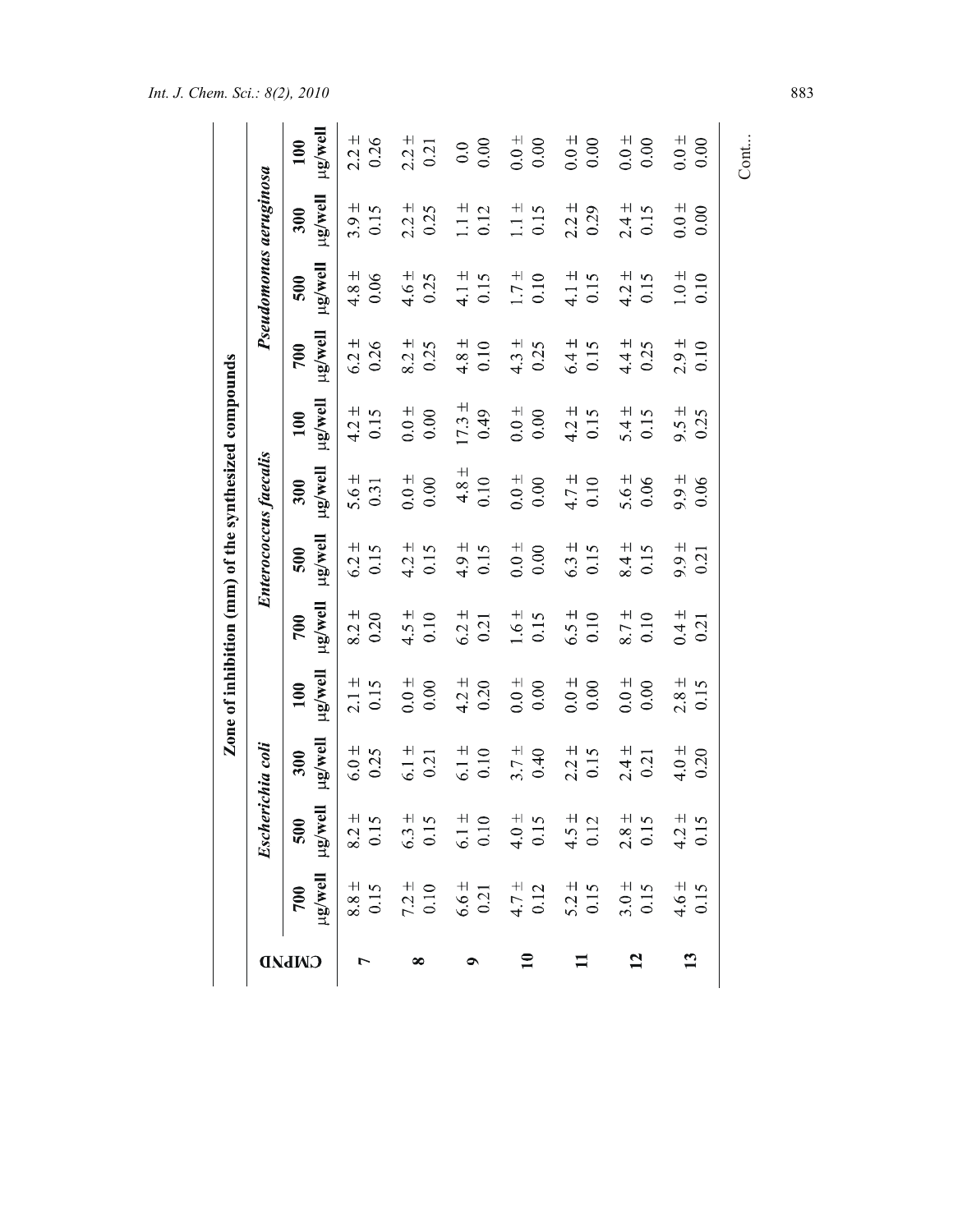|              |                                                                                                                                                                                                                                                                                                           |                       |                         |                                 |                                 | Zone of inhibition (mm) of the synthesized compounds |                      |                        |                       |                    |                             |                 |
|--------------|-----------------------------------------------------------------------------------------------------------------------------------------------------------------------------------------------------------------------------------------------------------------------------------------------------------|-----------------------|-------------------------|---------------------------------|---------------------------------|------------------------------------------------------|----------------------|------------------------|-----------------------|--------------------|-----------------------------|-----------------|
|              |                                                                                                                                                                                                                                                                                                           | Staphylococcus aureus |                         |                                 |                                 | Klebsiella pneumoniae                                |                      |                        |                       |                    | <b>Bacillus cereus</b>      |                 |
| <b>CMPND</b> |                                                                                                                                                                                                                                                                                                           |                       | llow/arl<br>300         | llew/an<br>100                  | ug/well<br>700                  | ll <sub>9</sub> well<br>500                          | $\mu$ g/well<br>300  | ll9w/gu<br>100         | ll9w/gu<br>700        | ug/well<br>500     | ll <sub>9</sub> well<br>300 | llaw/arl<br>100 |
|              | E<br>STD $\begin{bmatrix} 600 \\ 40.2 \pm 38.5 \pm 20.12 \\ 0.15 \pm 20.3 \pm 38.3 \pm 20.15 \\ 0.15 \pm 38.3 \pm 38.3 \pm 5.3 \pm 38.3 \pm 5.7 \pm 5.015 \\ 0.15 \pm 38.3 \pm 6.7 \pm 6.3 \pm 6.3 \pm 6.3 \pm 6.3 \pm 6.3 \pm 6.3 \pm 6.3 \pm 6.3 \pm 6.3 \pm 6.3 \pm 6.3 \pm 6.3 \pm 6.3 \pm 6.3 \pm 6$ |                       | $36.7 \pm$<br>0.15      | $36. \pm$<br>0.10               | 33.2 <sup>±</sup><br>$0.06^{*}$ | $32.6 \pm$<br>0.15                                   | $32.1 \pm$<br>0.10   | $32.1 \pm$<br>0.15     | $41.4 \pm$<br>$0.15*$ | $40.2 \pm$<br>0.10 | $39.9 \pm$<br>0.21          | 38.5<br>0.12    |
|              |                                                                                                                                                                                                                                                                                                           |                       | $18.7 \pm 0.10$         | $18. \pm$<br>0.00               | $24.8 \pm 0.15$                 | $24.3 \pm 0.12$                                      | $24.4 \pm$<br>0.15   | $14.2 \pm 0.15$        | $24.7 \pm$<br>0.12    | $24.3 \pm$<br>0.12 | $20.2 \pm$<br>0.15          | 14.2<br>0.20    |
|              |                                                                                                                                                                                                                                                                                                           |                       | $2.5 +$<br>0.20         | $0.0 +$<br>0.00                 | $4.6 \pm 0.21$                  | $4.5 \pm 0.17$                                       | $2.1 \pm 0.15$       | $2.1 \pm 0.10$         | $4.8 \pm 0.20$        | $4.4 \pm 0.15$     | $4.1 \pm 0.10$              | 0.0000          |
|              |                                                                                                                                                                                                                                                                                                           |                       | $5.3 +$<br>0.10         | $2.7 \pm$<br>0.10               | $2.4 \pm 0.15$                  | $1.7 +$<br>0.36                                      | $1.0 \pm$<br>0.15    | $0.0\,\pm\,$<br>0.00   | $4.6 \pm$<br>0.10     | $4.1 \pm 0.10$     | $2.0 +$<br>0.15             | 0.0000          |
|              |                                                                                                                                                                                                                                                                                                           |                       | $6.1 \pm 0.10$          | $2.5 \pm$<br>0.15               | $10.2 \pm$<br>0.15              | $6.7 +$<br>0.15                                      | $8.1\,\pm\,$<br>0.12 | $\frac{4.1 \pm}{0.31}$ | $8.1 \pm 0.12$        | $6.4 \pm$<br>0.15  | $6.1 \pm$<br>$\mathfrak{S}$ | $2.7$<br>0.10   |
|              |                                                                                                                                                                                                                                                                                                           |                       | $4.2 \pm$<br>0.06       | $3.8 \pm$<br>0.15               | $4.7 +$<br>0.21                 | $4.2 \pm$<br>0.00                                    | $4.1 \pm$<br>0.15    | $3.8 \pm 0.10$         | $8.1 \pm$<br>0.10     | $6.0 \pm$<br>0.25  | $5.2 \pm$<br>0.06           | $4.2$<br>0.15   |
|              |                                                                                                                                                                                                                                                                                                           |                       | $\frac{4}{8.0}$<br>0.20 | $\frac{+}{4}$ . 1 $\pm$<br>0.06 | $6.1 \pm$<br>0.10               | $4.5 \pm$<br>0.25                                    | $4.3 \pm$<br>0.10    | $4.1 \pm$<br>0.15      | $8.6 \pm$<br>0.15     | $8.0 \pm$<br>0.15  | $6.2 \pm$<br>0.15           | 0.00<br>0.0     |
|              |                                                                                                                                                                                                                                                                                                           |                       |                         |                                 |                                 |                                                      |                      |                        |                       |                    |                             | Cont            |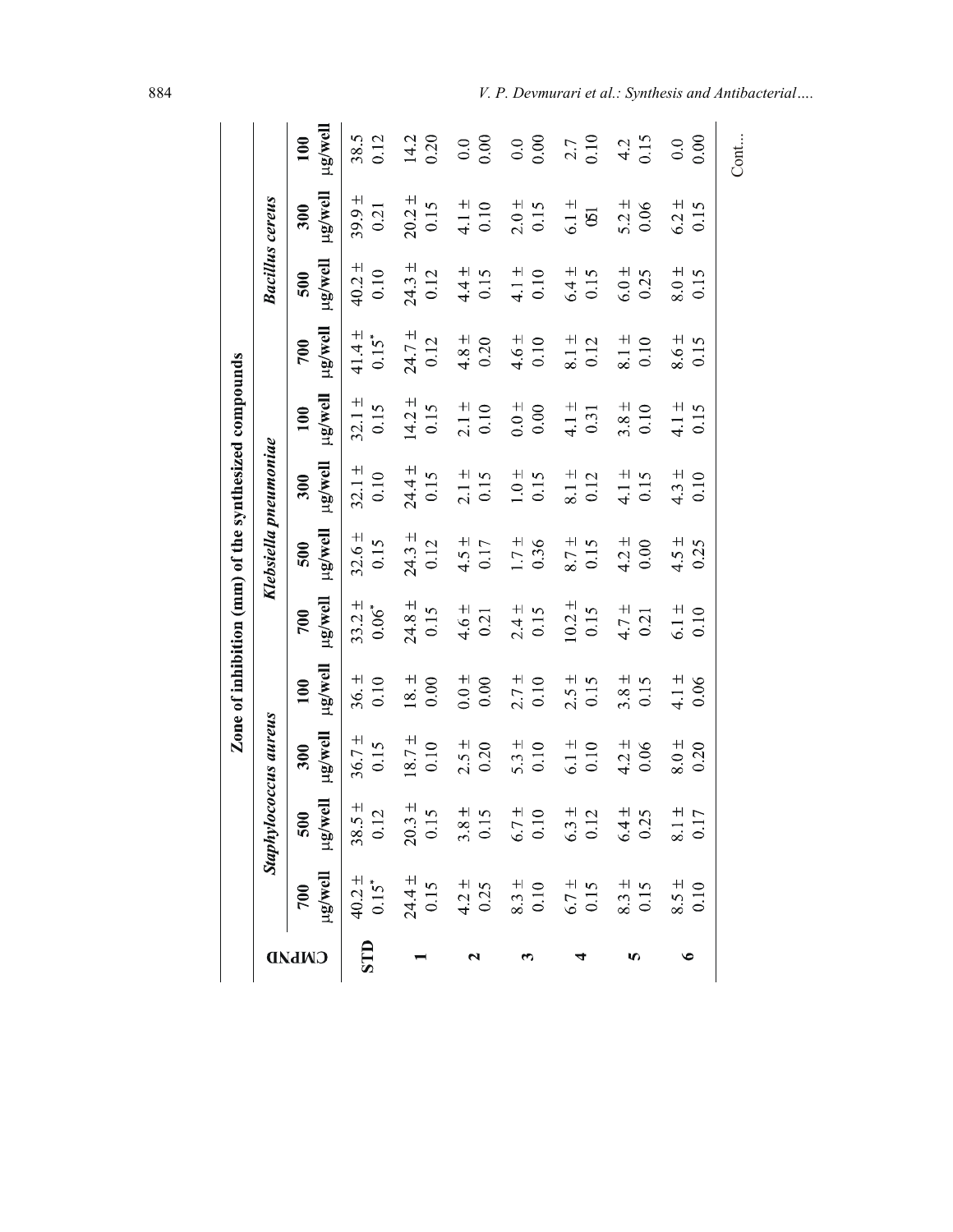|                 |                 |                                                |                       |                       |                                | Zone of inhibition (mm) of the synthesized compounds |                        |                             |                   |                              |                   |                   |
|-----------------|-----------------|------------------------------------------------|-----------------------|-----------------------|--------------------------------|------------------------------------------------------|------------------------|-----------------------------|-------------------|------------------------------|-------------------|-------------------|
|                 |                 |                                                | Staphylococcus aureus |                       |                                | Klebsiella pneumoniae                                |                        |                             |                   | <b>Bacillus cereus</b>       |                   |                   |
| <b>CINIMD</b>   | 700             | llowell llowgu<br>500                          | $\mu$ g/well<br>300   | ug/well<br>100        | ll <sub>9</sub> well<br>700    | ll <sub>3</sub> well<br>500                          | llaw/arl<br>300        | ll <sub>3</sub> well<br>100 | llew/arl<br>700   | ll <sup>a</sup> wa/ar<br>500 | llaw/ar<br>300    | llew/an<br>100    |
| $\overline{ }$  | $4.7 \pm 0.15$  | $4.2 \pm 0.15$                                 | $3.3 \pm$<br>0.10     | $0.0 +$<br>0.00       | 0.25<br>$\stackrel{+}{\infty}$ | $1.7 \pm$<br>0.10                                    | $\frac{+}{-1}$<br>0.10 | $0.0 \pm$<br>0.00           | $8.0 \pm$<br>0.25 | $4.1 +$<br>0.15              | $2.3 \pm$<br>0.10 | $0.0 +$<br>0.00   |
|                 | $2.5 +$<br>0.15 | $2.2 +$<br>0.20                                | $0.0 +$<br>0.00       | $\frac{+}{0}$<br>0.00 | $0.0 +$<br>0.00                | $0.0 +$<br>0.00                                      | $0.0 \pm$<br>0.00      | $0.0 +$<br>0.00             | $2.2 \pm$<br>0.21 | $0.0 +$<br>0.00              | $0.0 +$<br>0.00   | $0.0 +$<br>0.00   |
|                 | $2.3 \pm 0.15$  | $\begin{array}{c} 1.6 \pm \\ 0.21 \end{array}$ | $0.0 \pm$<br>0.00     | $0.0 +$<br>0.00       | $4.6 \pm 0.15$                 | $4.0 \pm$<br>0.15                                    | $2.9 \pm$<br>0.10      | $2.1 \pm 0.10$              | $4.5 \pm 0.21$    | $4.5 \pm$<br>0.10            | $2.1 \pm$<br>0.10 | $2.1 \pm 0.10$    |
| $\overline{10}$ | $4.6 \pm 0.06$  | $4.15$<br>0.15                                 | $2.2 \pm$<br>0.20     | $2.2 \pm 0.15$        | $\frac{+}{-}$<br>0.06          | $0.0 +$<br>0.00                                      | $0.0 \pm$<br>0.00      | $0.0 +$<br>0.00             | $2.1 \pm 0.10$    | $1.2 \pm$<br>0.15            | $0.0 +$<br>0.00   | $0.0 \pm$<br>0.00 |
|                 | $6.4 \pm 0.15$  | $6.1 \pm 0.06$                                 | $4.2 \pm$<br>0.21     | $2.1 \pm 0.10$        | $8.7 \pm$<br>0.15              | $6.2 \pm$<br>0.06                                    | $4.1 \pm$<br>0.10      | $2.1 \pm$<br>0.06           | $9.2 \pm 0.15$    | $8.3 \pm$<br>0.06            | $4.1 \pm$<br>0.15 | $0.0 +$<br>0.00   |
| $\overline{12}$ | $4.7 \pm 0.17$  | $4.6 \pm 0.10$                                 | $4.2 \pm$<br>0.15     | $0.0 +$<br>0.00       | $8.6 \pm$<br>0.10              | $8.1 \pm$<br>0.12                                    | $7.7 +$<br>0.21        | $4.0 \pm$<br>0.25           | $4.7 +$<br>0.10   | $4.1 \pm$<br>0.10            | $3.7 \pm$<br>0.17 | $0.0 +$<br>0.00   |
| 13              | $6.8 \pm 0.15$  | $6.2 \pm 0.15$                                 | $4.0 \pm$<br>0.06     | $3.7 \pm$<br>0.21     | $7.2 \pm$<br>0.06              | $6.9 \pm$<br>0.10                                    | $6.3 \pm$<br>0.21      | $6.2 \pm$<br>0.10           | $8.6 \pm$<br>0.21 | $8.2 \pm$<br>0.21            | $6.1 \pm$<br>0.10 | $6.1 \pm$<br>0.17 |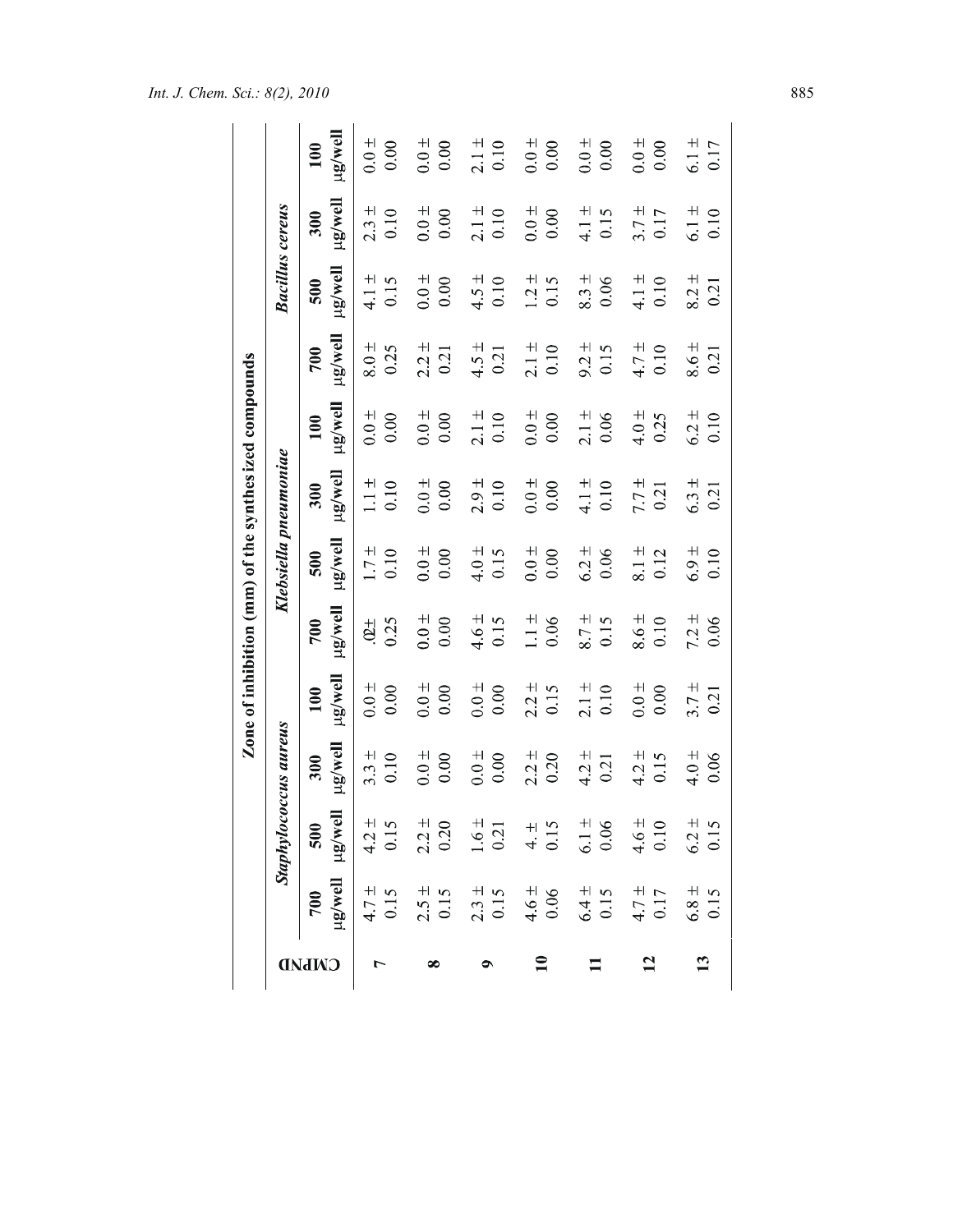

Fig. 1: Zone of inhibition of the synthesized compounds against B. cereus

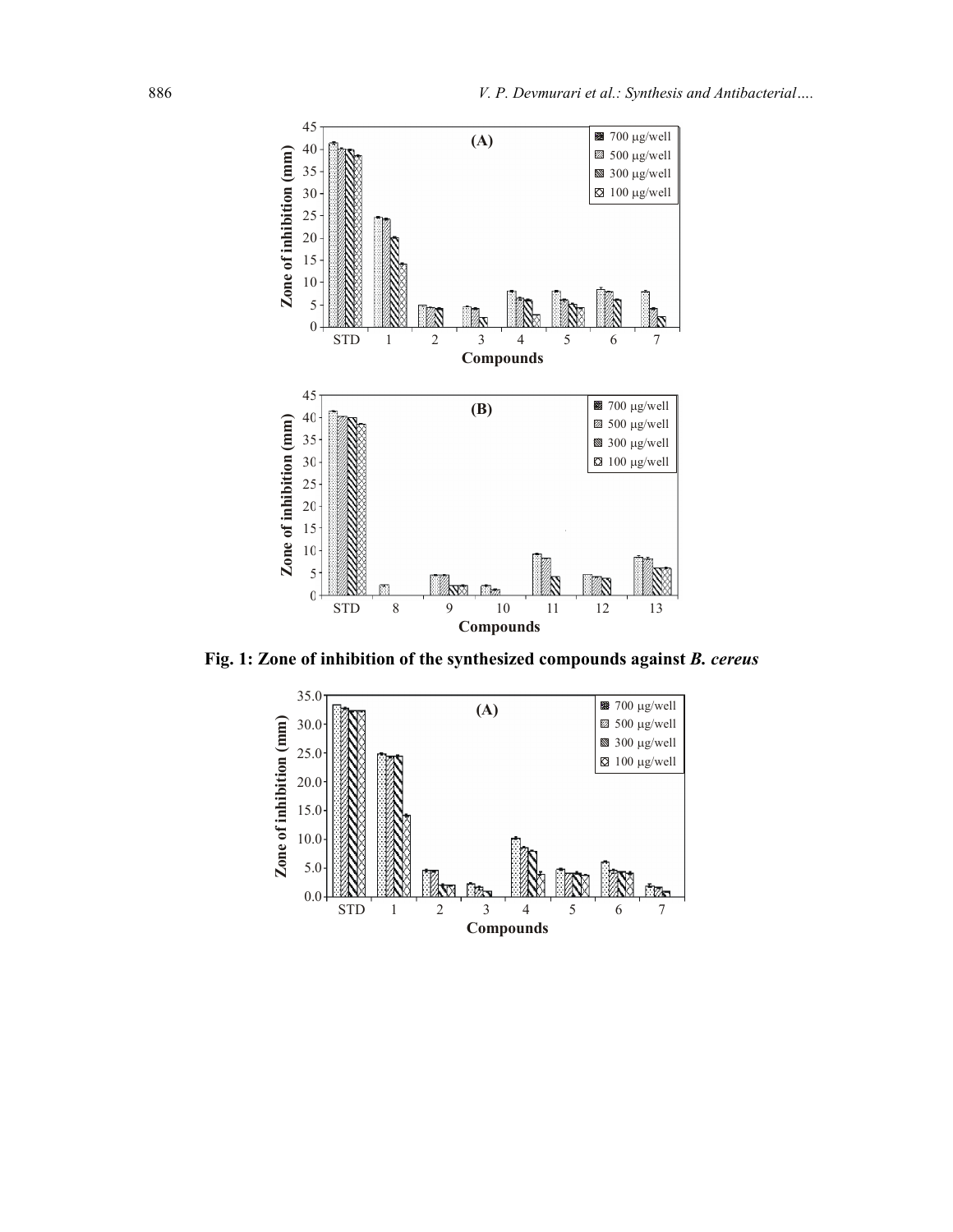

Fig. 2: Zone of inhibition of the synthesized compounds against K. pneumoniae



Fig. 3: Zone of inhibition of the synthesized compounds against S. aureus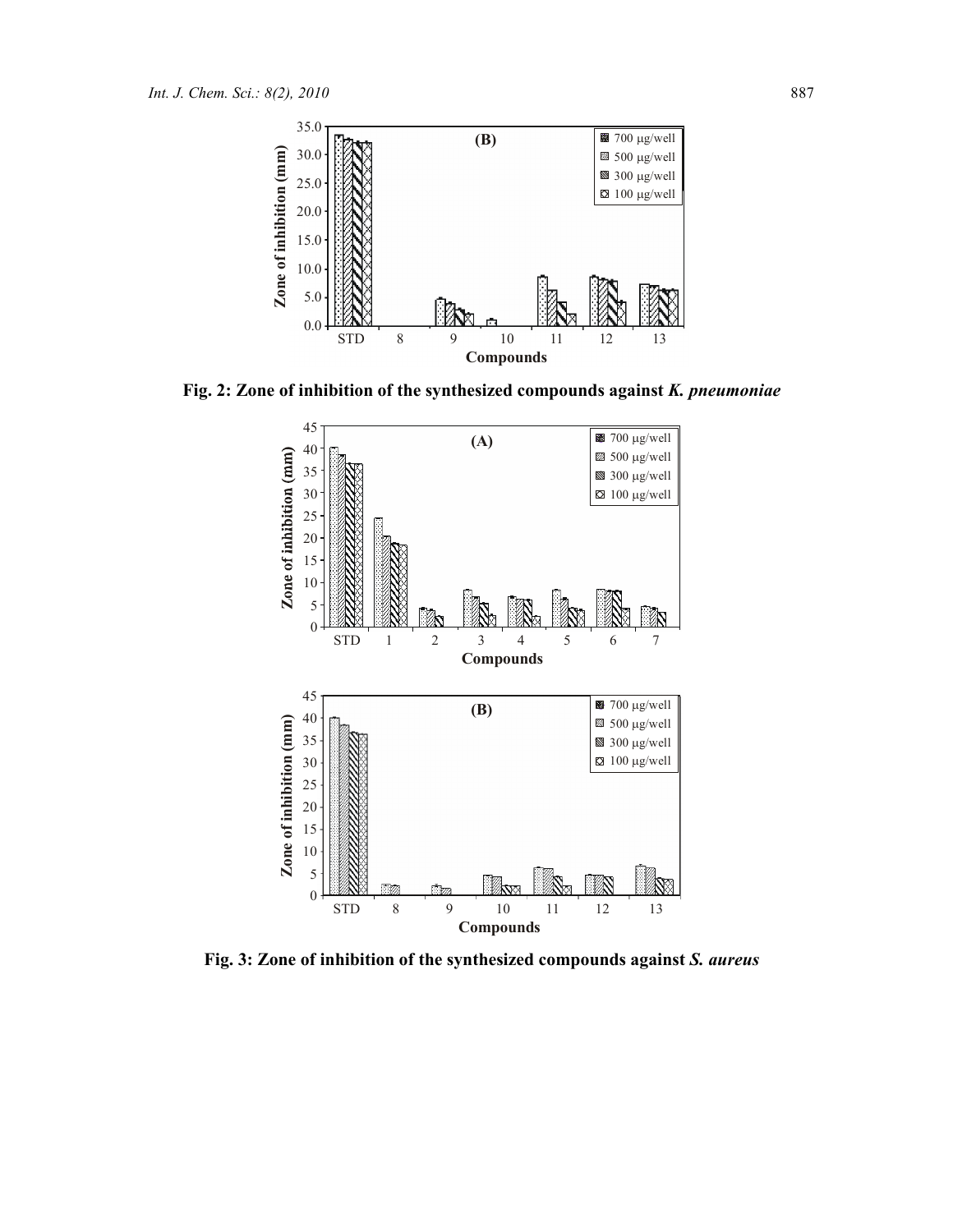

Fig. 4: Zone of inhibition of the synthesized compounds against E. faecalis

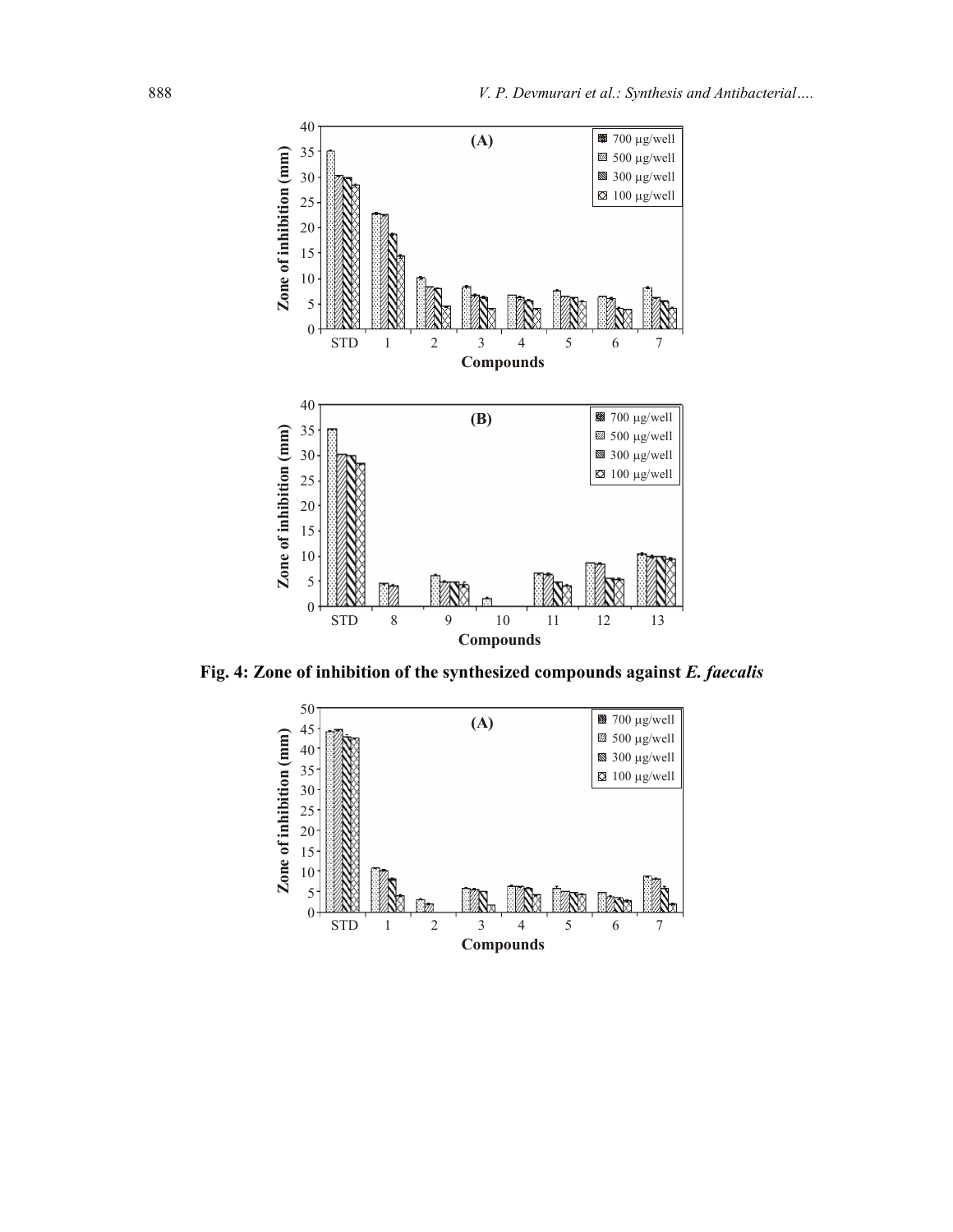

Fig. 5: Zone of inhibition of the synthesized compounds against E. coli



Fig. 6: Zone of inhibition of the synthesized compounds against P. aeruginosa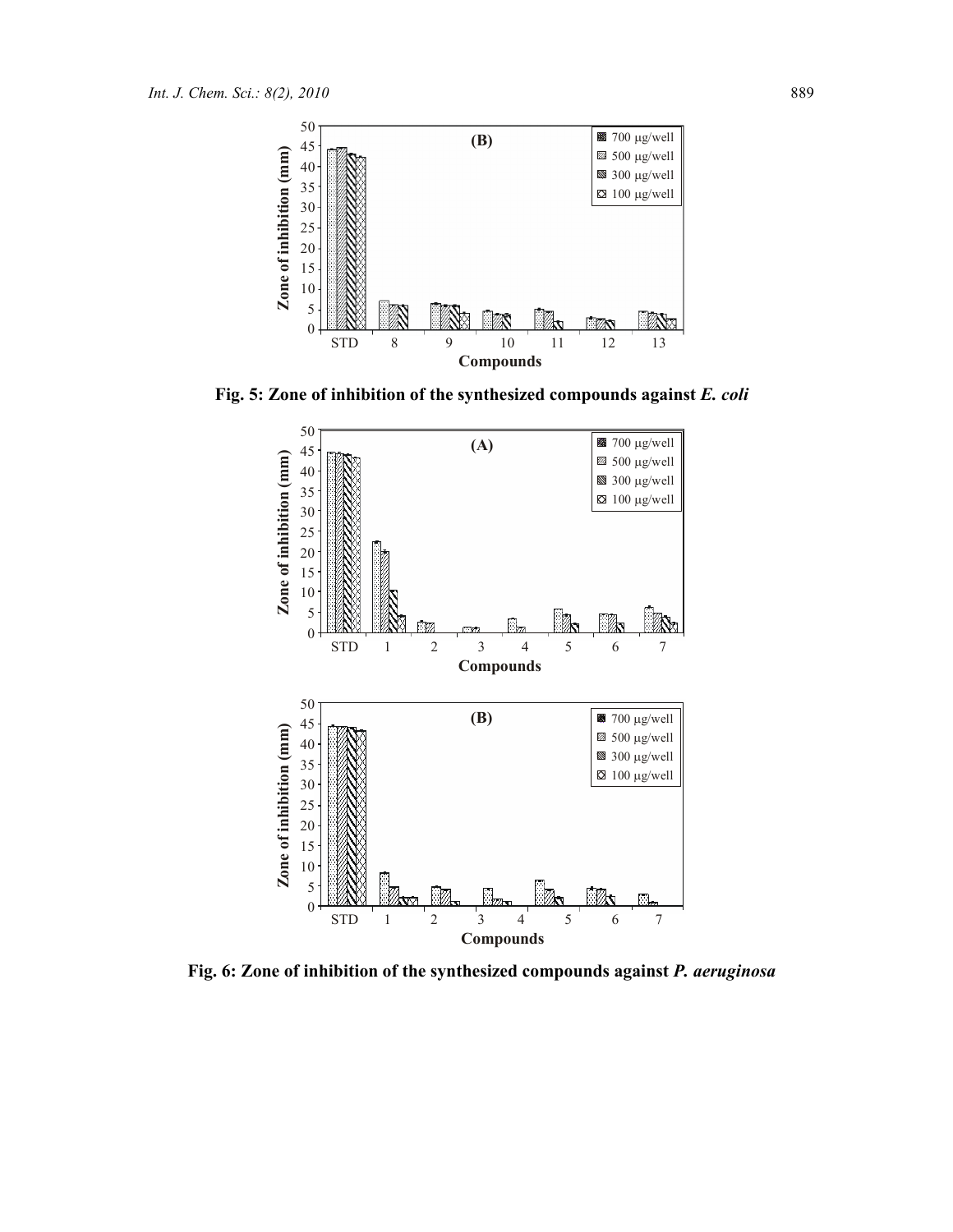In the present study, the results revealed that most of the synthesized compounds exhibited comparable inhibitory activity to reference standard drug ciprofloxacin. Methyl 1H-benzimidazole-1-carbodithioate (1) showed more pronounced antibacterial activity than other compounds of this benzimidazole series, with better inhibitory activity against both gram-positive and gram-negative bacteria. Methyl 2-(4′-nitrophenyl)-1H-benzimidazole-1 carbodithioate (13) exhibited remarkable inhibitory activity against all bacteria except Ps. aeruginosa and E. coli. Other compounds except methyl 2-methyl-1H-benzimidazole-1 carbodithioate (2), methyl 2-(2′-chlorophenyl)-1H-benzimidazole-1-carbodithioate (8) and methyl 2-(4′-chlorophenyl)-1H-benzimidazole-1-carbodithioate (10) exhibited average to moderate activity against all test bacteria.

#### REFERENCES

- 1. C. Kuş, Turk J. Chem., 26, 559 (2002).
- 2. M. Hasan, F. Shaheen and U. Yunus, Turk. J. Chem., 24, 730 (2000).
- 3. R. Kumar and Y. C. Joshi, E-J. Chem., 4(4), 606 (2007).
- 4. L. M. Yagupolskii, D. V. Fedyuk, K. I Petko, V. I. Troitskaya and V. V Rudyuk, J. Fluorine Chem., 106, 181 (2000).
- 5. A. K. Gülgün and A. Nurten, Turk. J. Chem., 30, 223 (2006).
- 6. H. Xianging, M. Huiqiang and W. Yulu, Arkivoc., 8, 150 (2007).
- 7. V. Alagarsamy, V. R. Solomon, R. Meena, K. V. Ramaseshu, K. Thirumurugan and S. Murugesan, J. Med. Chem. , 3, 67 (2007).
- 8. A. Manoharan, R. Pai, V. Shanhar, T. Thomas and M. K. Lalitha, Indian J. Med. Res., 117, 81 (2003).
- 9. C. Valgas, S. Machado de Souza and E. F. A. Smânia, Braz. J. Microbiol., 38, 369 (2007).
- 10. J. Jayabharath, V. Thanikachalam, A. Thangami and M. Padmavathy, Synthesis, 16, 266 (2007).
- 11. S. Alam, Acta Chim. Slov., 51, 447 (2004).
- 12. F. M. Morad, M. M. Ajaily and S. B. Gweirif, J. Sci. Appl., 1(1), 72 (2007).
- 13. S. K. Sahu, S. K. Mishra, R. K. Mohanta, S. P. Pattanayak and C. S. Panda, Indian J. Pharm. Sci. 68(3), 377 (2006).